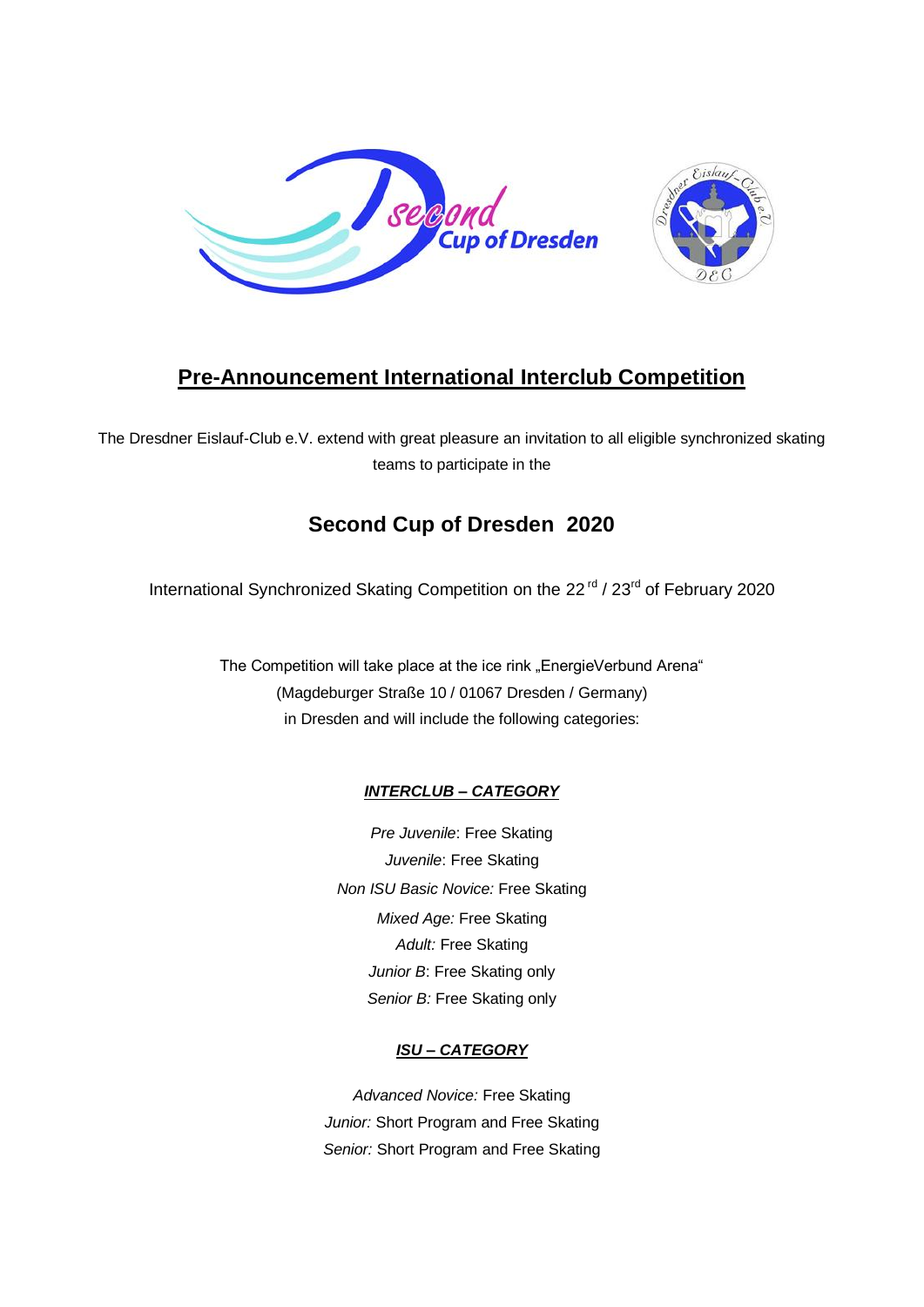The International Synchronized Skating Competition will be conducted in accordance with the current ISU General Regulations and Special Regulations & Technical Rules for Synchronized Skating as well as all pertinent ISU Communications (for season 2019-2020), including ISU Communications 2238 and 2236 and the Technical Requirements for ISU Adult Figure Skating Competitions for season 2019-2020. The ISU judging system will be applied.

All programs will be judged in accordance with ISU Com. 2236, Com 2247 and Com. 2238. The Well Balanced Program Content for the categories Pre-Juvenile, Juvenile and Non ISU Basic Novice coincides with the category ISU Basic Novice. The Well Balanced Program for the Adult category coincides with the ISU Adult Figure Skating Competitions for season 2019-2020.

#### **Technical requirements:**

- **Pre Juvenile:** shall consist of 8 -16 skaters with a maximum number of 4 (four) alternate skaters. At least 75% of the skaters must not have reached the age of 11 before 1st July, 2019. A maximum of 25% must not have reached the age of 13 before  $1<sup>st</sup>$  July, 2019. Free skating program 3.00 mi (+ / - 10 sec) The Program Components Factor is 1,6
- **Juvenile:** shall consist of 8 -16 skaters with a maximum number of 4 (four) alternate skaters At least 75% of the skaters must not have reached the age of 13 before 1st July, 2019. A maximum of 25% must not have reached the age of 15 before  $1<sup>st</sup>$  July, 2019 Free skating program: 3.00 min (+ / - 10 sec) The Program Components Factor is 1,6

**Non ISU Basic Novice:** shall consist of 8 -16 skaters with a maximum number of 4 (four) alternate skaters. They must have reached at least the age of 10 before 1st July 2019 and not have reached the age of 15 before July 1st, 2019. Free skating program: 3.00 min (+ / - 10 sec) The Program Components Factor is 1,6

**Mixed Age:** shall consist of 8 -16 skaters with a maximum number of 4 (four) alternate skaters, no age limit, Free skating program: 3.00 min (+ / - 10 sec);

The Program Components Factor is 1,6 Vaults and un-sustained lifts are permitted in the category Mixed Age.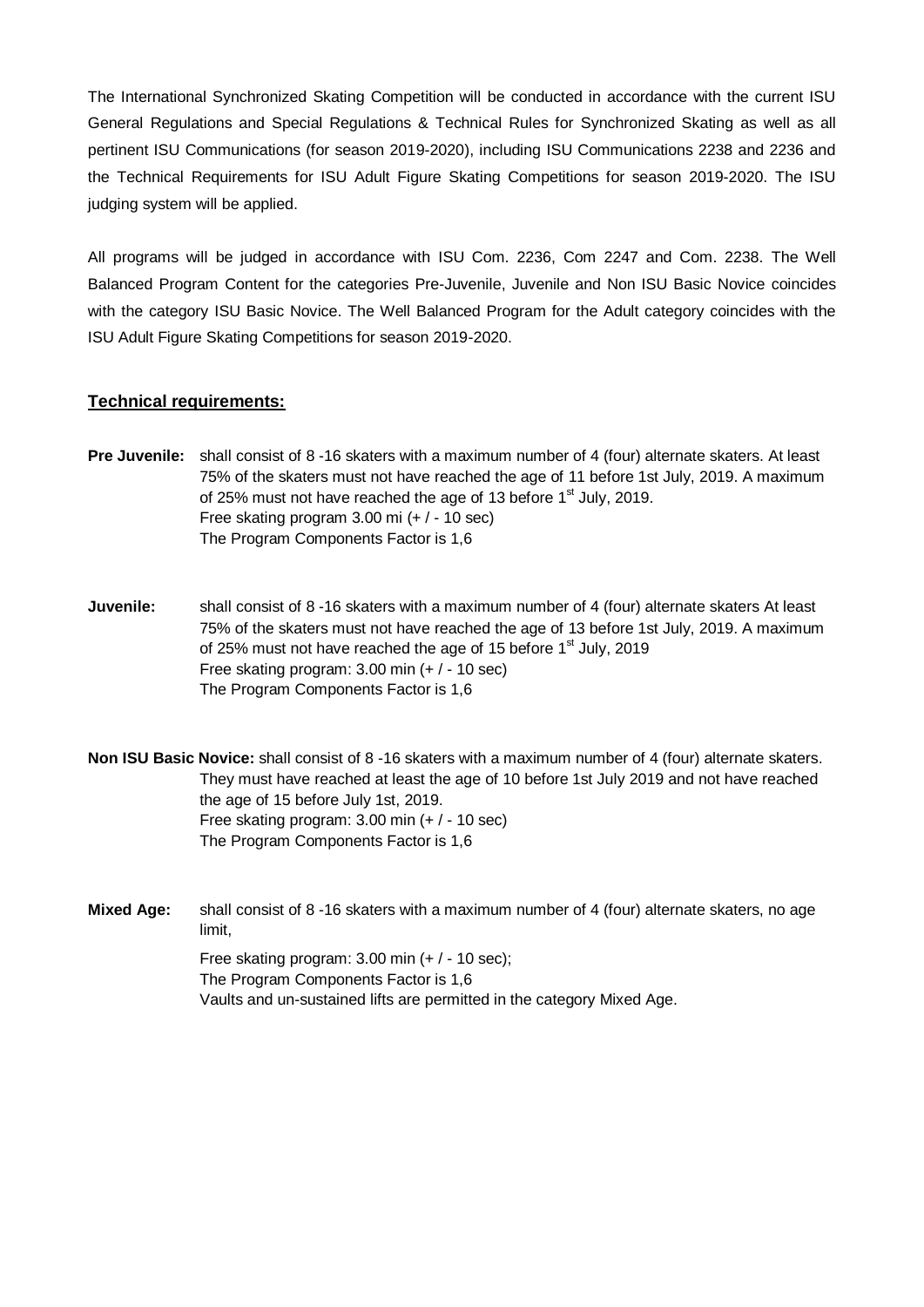| <b>Adult:</b>              | shall consist of 8-16 skaters with a maximum number of 4 (four) alternate skaters. At least<br>75% must have reached at least the age of 21 before 1st July 2019. A maximum of 25%<br>must have reached at least the the age 18 before 21 by July 1, 2019, |
|----------------------------|------------------------------------------------------------------------------------------------------------------------------------------------------------------------------------------------------------------------------------------------------------|
|                            | Free skating program: $3.00$ min (+ $/$ - 10 sec)<br>Program Components Factor is 1,6                                                                                                                                                                      |
| <b>Junior B:</b>           | shall consist of 12-16 skaters with a maximum number of 4 (four) alternate skaters. All of<br>them must have reached at least the age of 13 before 1st July 2019 but not have reached<br>the age of 19 before July 1st, 2019.                              |
|                            | Free Skating program: 3.30 min (+ / - 10 sec)<br>Program Components Factor is 1,6                                                                                                                                                                          |
| <b>Senior B:</b>           | shall consist of 12 - 16 skaters with a maximum number of 4 (four) alternate skaters. All of<br>them must have reached at least the age of 15 before 1st July 2019.                                                                                        |
|                            | Free Skating program: 4 minutes (+ / - 10 sec)<br>Program Components Factor is 1,6                                                                                                                                                                         |
| <b>Advanced</b><br>Novice: | shall consist of 16 skaters with a maximum number of 4 (four) alternate skaters. They must<br>have reached at least the age of 10 before 1st July 2019 but not have reached<br>the age of 15 before July 1st, 2019.                                        |
|                            | Free Skating program: 3.00 min (+ / - 10 sec)<br>Program Components Factor is 1,6                                                                                                                                                                          |
| <b>Junior A:</b>           | shall consist of 16 skaters with a maximum number of 4 (four) alternate skaters. All of them<br>must have reached at least the age of 13 before 1st July 2019 but not have reached the age<br>of 19 before July 1st, 2019.                                 |
|                            | Short Program: 2.50 min (but may be less),<br>Program Components Factor is 0,8                                                                                                                                                                             |
|                            | Free Skating program: $3.30$ min (+ $/$ - 10 sec)<br>Program Components Factor is 1,6                                                                                                                                                                      |
| Senior A:                  | shall consist of 16 skaters with a maximum number of 4 (four) alternate skaters. All of them<br>must have reached at least the age of 15 before 1st July 2019.                                                                                             |
|                            | Short Program: 2.50 min (but may be less)<br>Program Components Factor is 0,8                                                                                                                                                                              |
|                            | Free Skating program: $4.00$ min $(+ / - 10$ sec)<br>Program Components Factor is 1,6                                                                                                                                                                      |